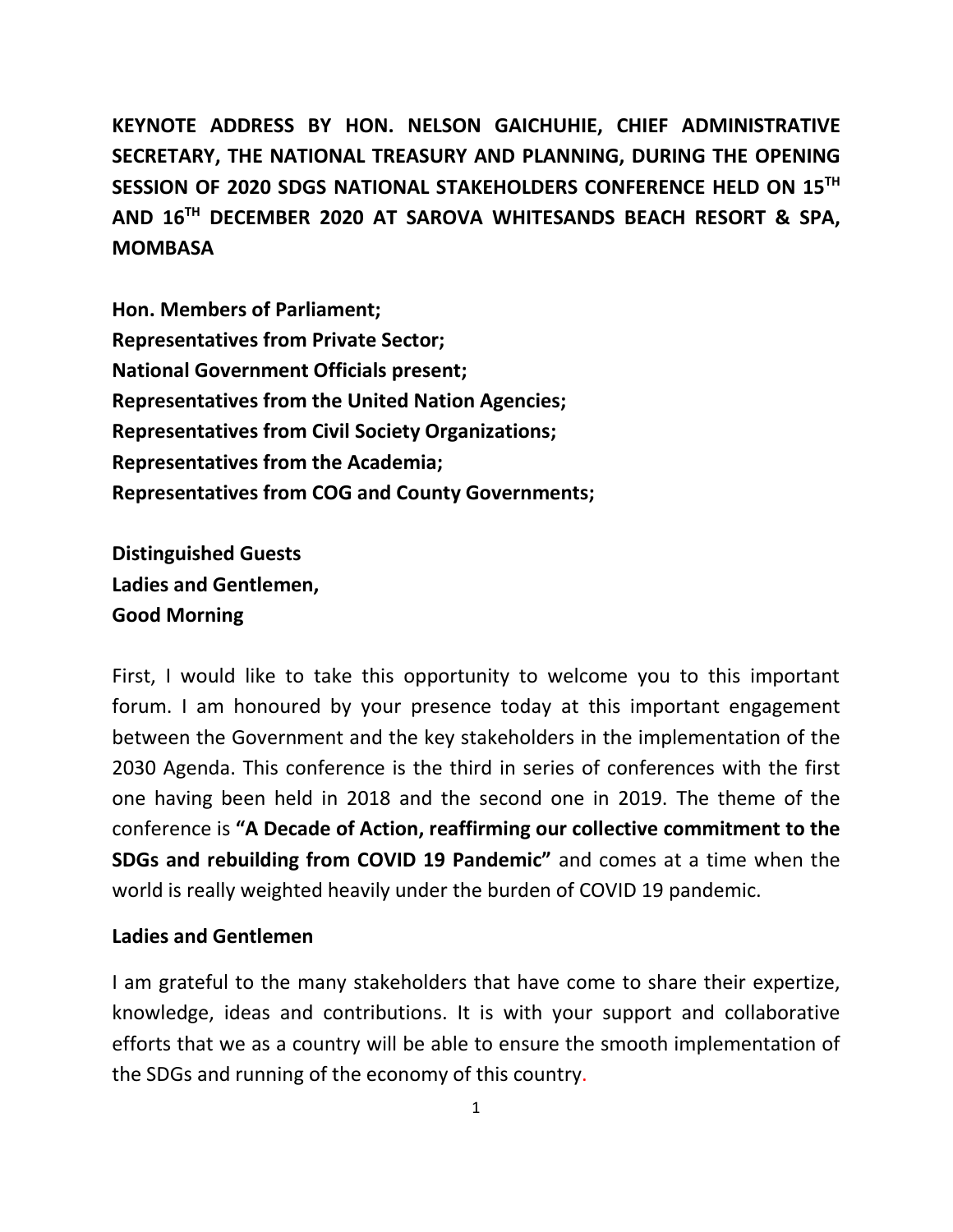As we dedicate these two days to sharing experiences and discussing on strategies to accelerate the implementation of the 2030 Agenda as well as building back better after the COVID 19, let me state that stakeholder engagement and public participation are integral elements to the State Department for Planning's work in developing, designing and implementing policies and strategies that benefit all Kenyans. It is my wish that this engagement not only bolsters stakeholder relations in the SDGs process, but a means to help build better relationships with the societies in which we operate, ultimately resulting in improved planning and performance.

### **Ladies and Gentlemen**

Since the SDGs came into effect in January 2016, Kenya in collaboration with stakeholders has been implementing the 2030 Agenda and has achieved key milestones. More importantly, the mainstreaming of the SDGs in the planning frameworks at both the National and County levels, the continuous awareness creation and capacity building programmes position the country to better implement the SDGs.

The actions being undertaken in form of various strategies, projects and programmes have resulted in progress in the implementation of the goals, targets and indicators. According to the 2020 Voluntary National Review (VNR), presented by the Cabinet Secretary to the UN member States during the 2020 High Level Political Forum, good progress has been made in SDG 3(Health), SDG 4 (Education), SDG 6 (Provision of clean water and sanitation),SDG 7(access to clean and affordable energy) and SDG 11( ensuring sustainable cities and communities). The Government also continues to implement social protection programmess and affirmative actions programmes across the country with the aim of ensuring that all Kenyans live in dignity and exploit their human capabilities for social and economic development. These achievements are as a result of the collaborative efforts of all the stakeholders. The 2020 Voluntary National Review was prepared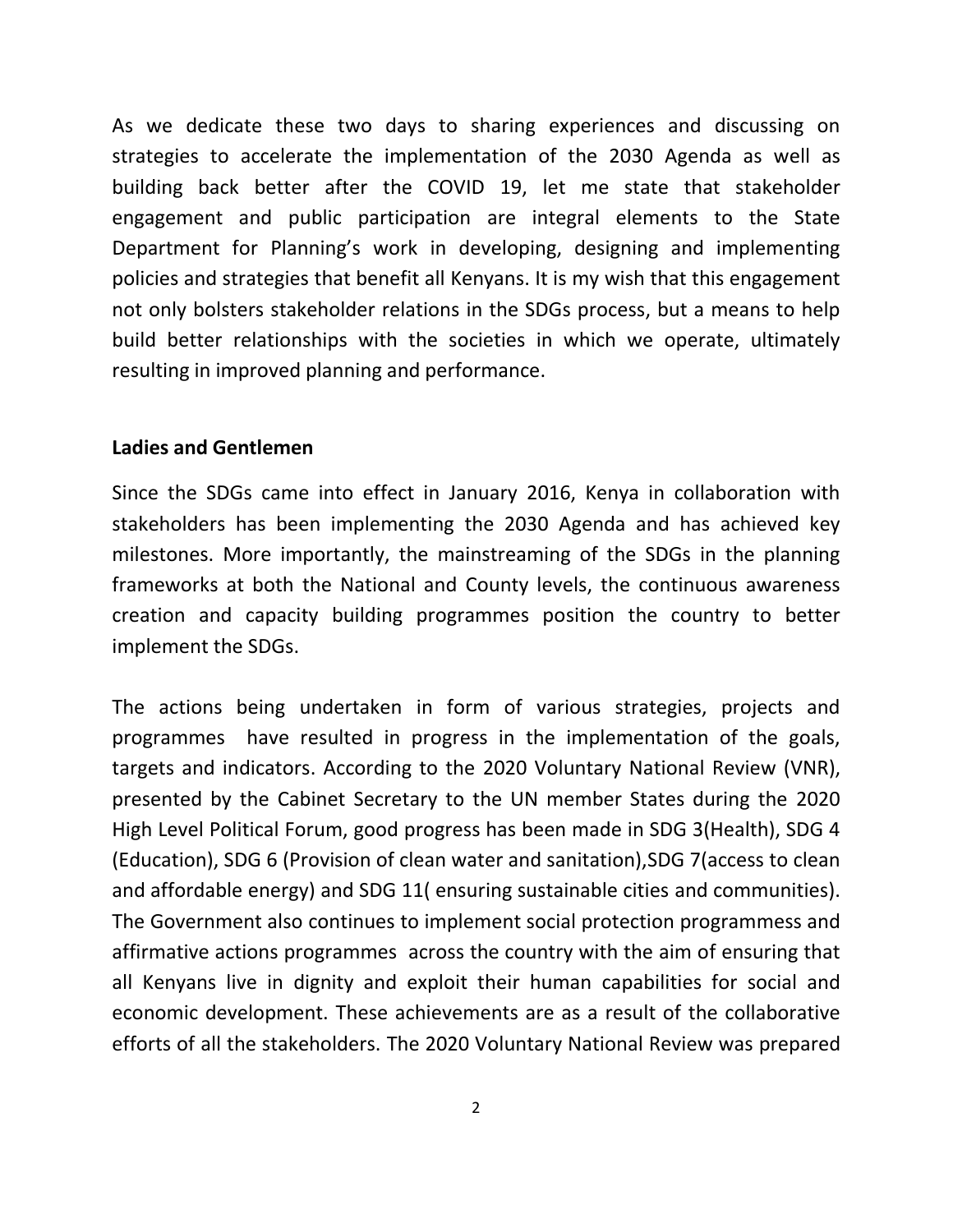through a consultative process in which most of you were involved. The details of the progress made so far will be presented later in this forum.

However, despite these efforts over the past few years, Kenya is not on track to achieve some of the 169 targets which raises concern. A number of goals, targets and indicators need to be fast tracked as they are still lagging behind. They include poverty reduction, reduction in maternal mortality, malaria and non communicable diseases, unemployment, some gender related indicators, and environmental degradation among others.

### **Ladies and Gentlemen;**

The successful implementation of the SDGs in Kenya faces a number of challenges. Some of which include; inadequate capacity to implement, monitor and report on SDGs; resource gap in financing SDGs and data gap in terms of its quality, timeliness and level of disaggregation as well as absence of baseline data for some of the indicators among others. Moving forward, more effort will be required to accelerate these goals, targets and indicators. This calls for more ambition and transformative changes to accelerate progress in the remaining decade.

# **Ladies and Gentlemen**

As you are all ware, the Covid- 19 pandemic abruptly disrupted the implementation of many of the SDGs and, in some cases, turned back years of progress. The crisis has touched all segments of the population, all sectors of the economy, and all regions of the world. In Kenya, Covid 19 has adversely affected several sectors such as education, health, tourism, agriculture, manufacturing and trade among others. This has affected the livelihood of the most vulnerable groups and wiped out many SDGs gains.

This however should not lead us to pessimism and to think that we have lost the zeal to achieve the SDGs. On the contrary, it is essential that we seize this opportunity to work together and forcefully identify the additional difficulties that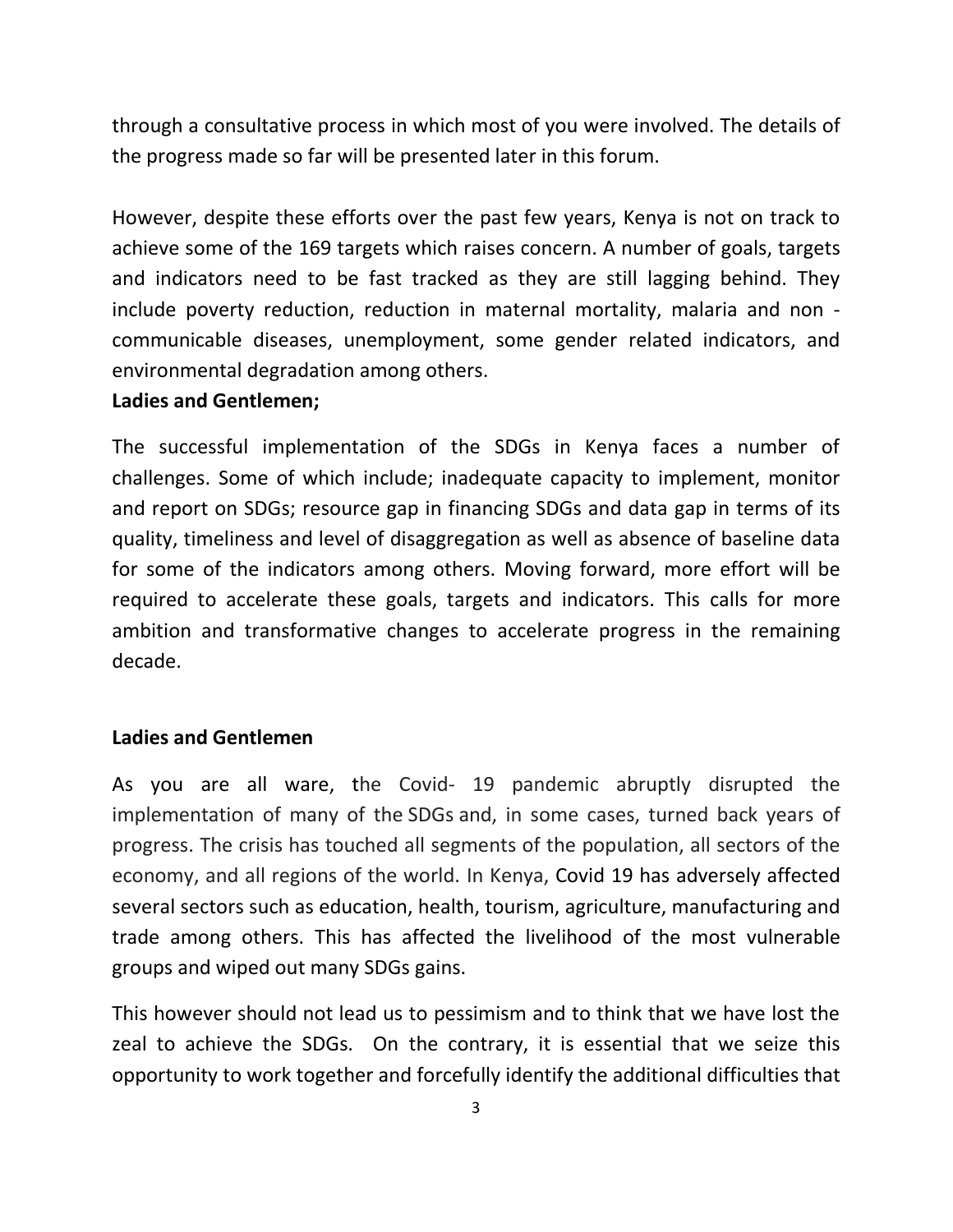the current pandemic presents in achieving the 2030 Agenda. We must redouble our commitment and our effort to ensure that the impact of the pandemic on the SDGs is reversed and the country is on back on the path towards achieving the SDGs. We should all heed the lessons learnt from this wakeup call to formulate the kinds of transitions needed o build a healthier, more resilient and more sustainable Kenya. Only through a multi-stakeholder and multilateral cooperation can we forge the transformative pathways needed to create a more livable country.

The time is now and all stakeholders have an important role in ensuring that our efforts to recover from the serious effect of the Covid-19 are aligned with the 2030 Agenda while ensuring we do leave anyone behind. We must pursue a truly transformative recovery plan from COVID-19 pandemic that reduces the risk of future crises and equips us to meet the goals of the 2030 Agenda

# **Ladies and Gentlemen**

Achieving that transformation involves a departure from business as usual. This will require more effort to move faster towards the vision of the 2030 Agenda and accelerate our efforts. You will recall that during the United Nations General Assembly held in New York in 2019, the year 2020 was declared a decade for all major stakeholders to set ambitious actions to deliver the goals by the year 2030. The Heads of State and Government committed to do more and faster to implement the 2030 Agenda and SDGs. Moving forward, we need to take the necessary measures to address both the short and long term challenges that hinder the implementation of the SDGs. Financial and technical support for data and statistical systems and innovations are urgently needed for designing the short-term responses and accelerated actions to put our country back on track to achieve the SDGs.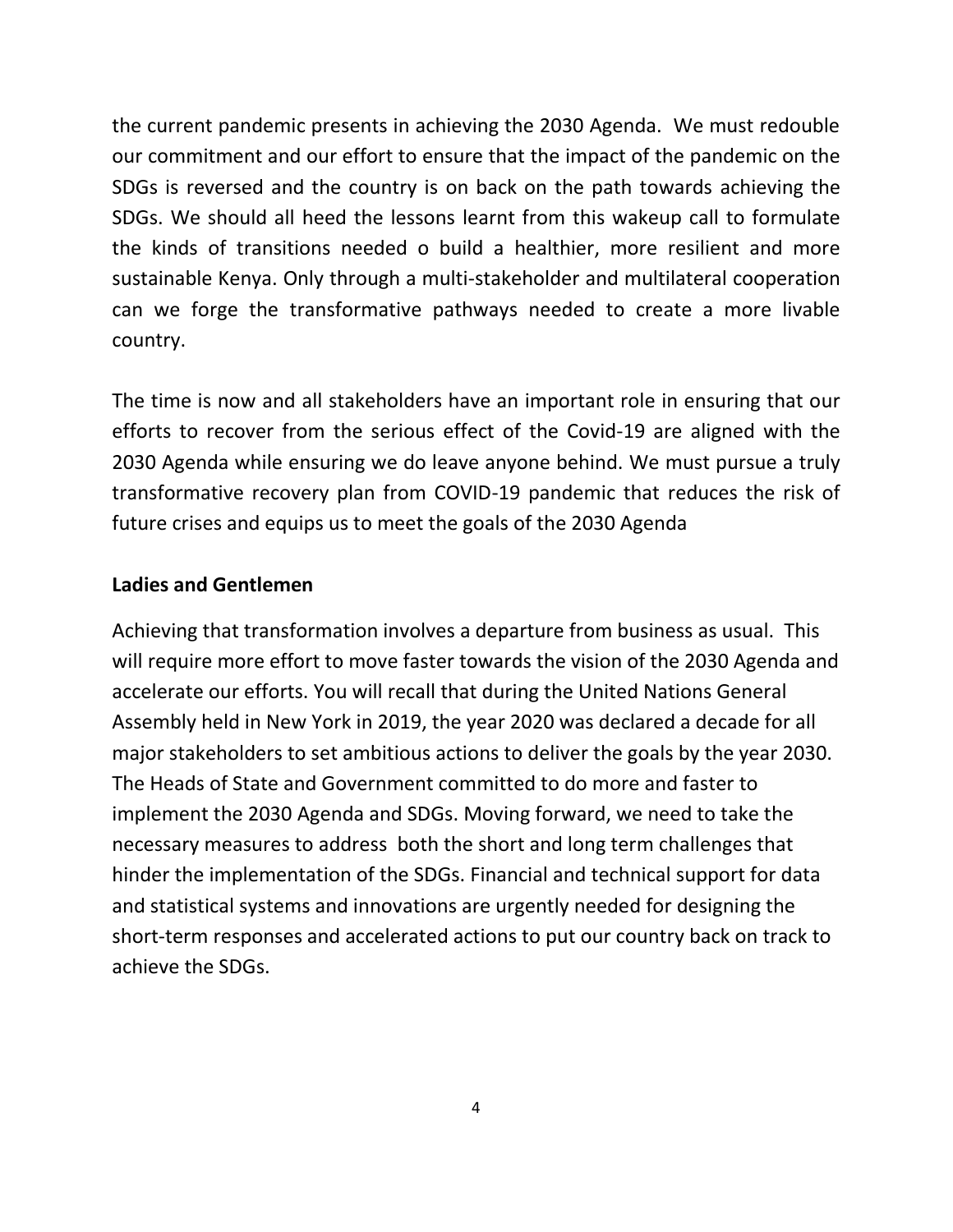#### **Ladies and Gentlemen;**

If the SDGs are to be a successful and inclusive development realization, it will be critical that their implementation is adequately funded and that financing is targeted at actions that reach the most marginalized communities. As a result, there should be a deliberate effort to ensure increased funding from traditional and non-traditional sources. There will also be a need to strengthen the Department that is charged with the responsibility of coordinating, tracking and reporting on the implementation of the SDGs in Kenya.

#### **Ladies and Gentlemen**

We believe that engaging stakeholders with diverse knowledge and opinions can result in meaningful exchanges as participation allows stakeholders to understand the complexities involved in how SDGs are delivered, and an opportunity to help inform and shape decisions that affect their lives and those they represent. It is for this reason that the Government in collaboration with other stakeholders developed the SDGs engagement framework which we are launching today geared towards providing direction in stakeholder engagement and communication using an accountable and transparent process. It also ensures that stakeholder engagement activities are integrated and undertaken in a coordinated manner to improve the effectiveness of State Department for Planning's engagement efforts. This engagement framework will further provide a broad framework to harmonize efforts by all actors. I take this opportunity to thank all those who contributed towards the preparation of this document.

#### **Ladies and Gentlemen;**

Finally, let me state that the Kenya Government through the State Department for Planning remains committed to the implementation of the 2030 Agenda. The Kenya Government will continue promoting open engagement with all stakeholders as well as creating an enabling environment for the implementation of the 2030 Agenda.

5